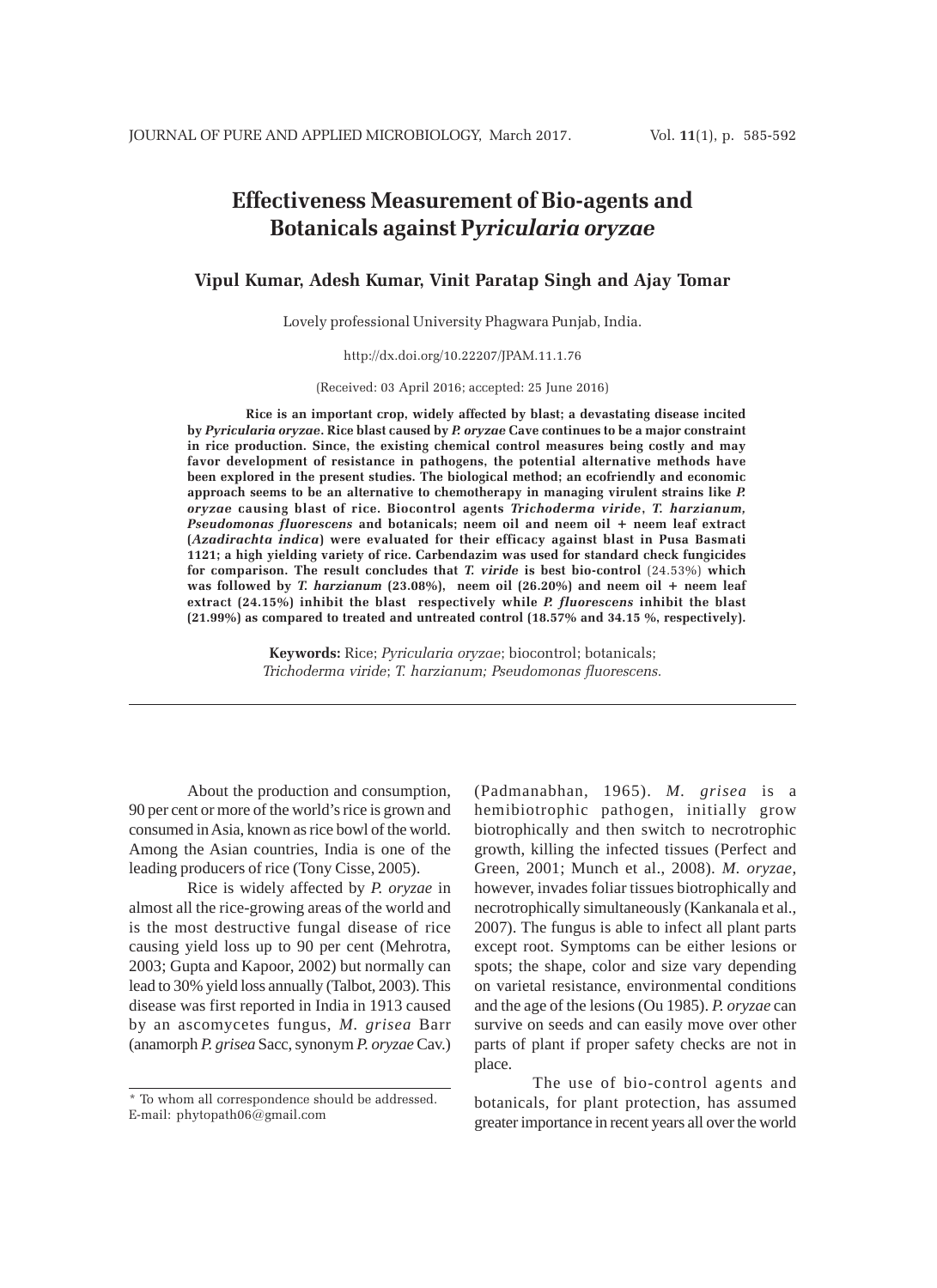due to environmental pollution and health insecurity associated with the promiscuous use of factitious fungicides. Use of natural compounds as economically accessible methods of disease control is receiving increased attention due to their nontoxicity and biodegradability (Sivamani, E. and Gnanamanickam, S. S. (1988); Zarandi et al., 2009; Sukanya et al., 2011; Hajano et al., 2012; Bhattacharji and Dey, 2014 and Ali and Nadarajah, 2014). With this aim of controlling the rice blast by using biological control methods the present investigation was undertaken as a field trail experiments against the disease in order to find out suitable biological control for soil borne pathogens.

## **MATERIALS AND METHODS**

The present investigation was conducted on "Evaluating efficacy of bio-control agents and botanicals against blast of paddy (*P. oryzae*)" during 2015-16 in the Research field of C.S. Azad Univ. of Agri & Tech., Kanpur (Uttar Pradesh), India. The details of materials used, experimental procedures followed and techniques adopted are described as follows-

#### **Experimental site**

The experiment was conducted in Laboratory and the Research field of C.S. Azad Univ. of Agri & Tech. during *kharif* season in the year 2014-2015.

#### **The nursery**

Seeds of rice cultivar Pusa basmati-1121 were soaked in water for 24 hours and incubated for 48 hours to hasten early germination. Pregerminated seeds were uniformly broadcast @60g per square meterin the nursery on 15th may 2014. **Preparation of the experimental field**

The selected field area was well prepared and plot marked as per the lay out plan of the experiment. The selected field was dug up, cleaned and the soil was pulverized after which the total area was divided in to sub-plots. Maximum Relative Humidity (%) during the crop period (July- October 2015) was in the range of 71.43-89.85. Minimum Relative Humidity (%) during the crop period (July-October 2015) was in the range of 34.29-64.24. Maximum temperature was 37.82°C. Minimum temperature was  $20.79^{\circ}$ C and rainfall  $00.01$ -16.94 mm.

J PURE APPL MICROBIO*,* **11**(1), MARCH 2017.

#### **Microbial cultures**

*Pyricularia oryzae* was isolated and maintained on potato dextrose agar (PDA) (potato, 250 g; dextrose, 20 g; agar, 15 g; and distilled water, 1000 ml; pH 7.0) medium. The most effective rhizobacterial isolate which was isolated from rice rhizospheric soil that showed the highest antifungal activity against rice blast pathogen, *P. oryzae* in dual culture was selected and it was identified as *P. fluorescens* used for further studies. *P. fluorescens* was grown on KB broth in a shaking bath at  $28 \pm 2^{\circ}$ C for 24 h. The bacterial culture was centrifuged at  $5000 \times g$  for 10 min, the supernatant discarded and the bacterial pellet suspended in 0.1M phosphate buffer (pH 6.8). The cell density was adjusted to  $1x10^7$  cfu/ml with the same buffer by measuring the absorbance at 420 nm and used as inoculum.

#### **Method of application**

Time of the application of the *Trichoderma* is also important. *Trichoderma* can't tolerate heavy pressure. Therefore, it may be used strictly as a preventive measure, it can't cure infection. *Trichoderma* is least effective against the systematic disease than against more superficial one. It cannot control the existing disease. A combination of a chemical treatment with *Trichoderma* will be highly effective. A single strain of *Trichoderma* spp. may not be sufficient to be effective under all conditions and agents are effective against the disease.

# **Count the colony forming units of** *T. viride* **and** *T. harzianum*

One gram of bio agents powder respectively *Trichoderma* and *Pseudomonas fluorescens* was weighed and the volume was made up to 10 ml with sterilized distilled water, shaken well (1:10) inside laminar flow hood. Out of this suspension 1 ml was taken out and transferred to 9 ml of sterilized distilled water in a test tube (1:100). Serial dilution were made similarly by transferring 1 ml of each suspension to the subsequent tubes to get 10<sup>-7</sup>and10<sup>-8</sup> dilution respectively. 1 ml of each suspension ( $10^{-7}$ & $10^{-8}$ ) was transferred to sterilized petri plates. 15 ml of each medium such as PDA for *Trichoderma* and Kings B Agar for *P. fluorescens* was poured into plates. The plates were incubated in an inverted position at  $25 \pm 2$ °C. After 3 days, average numbers of colonies were counted per plates of both bio agents. Colonies were observed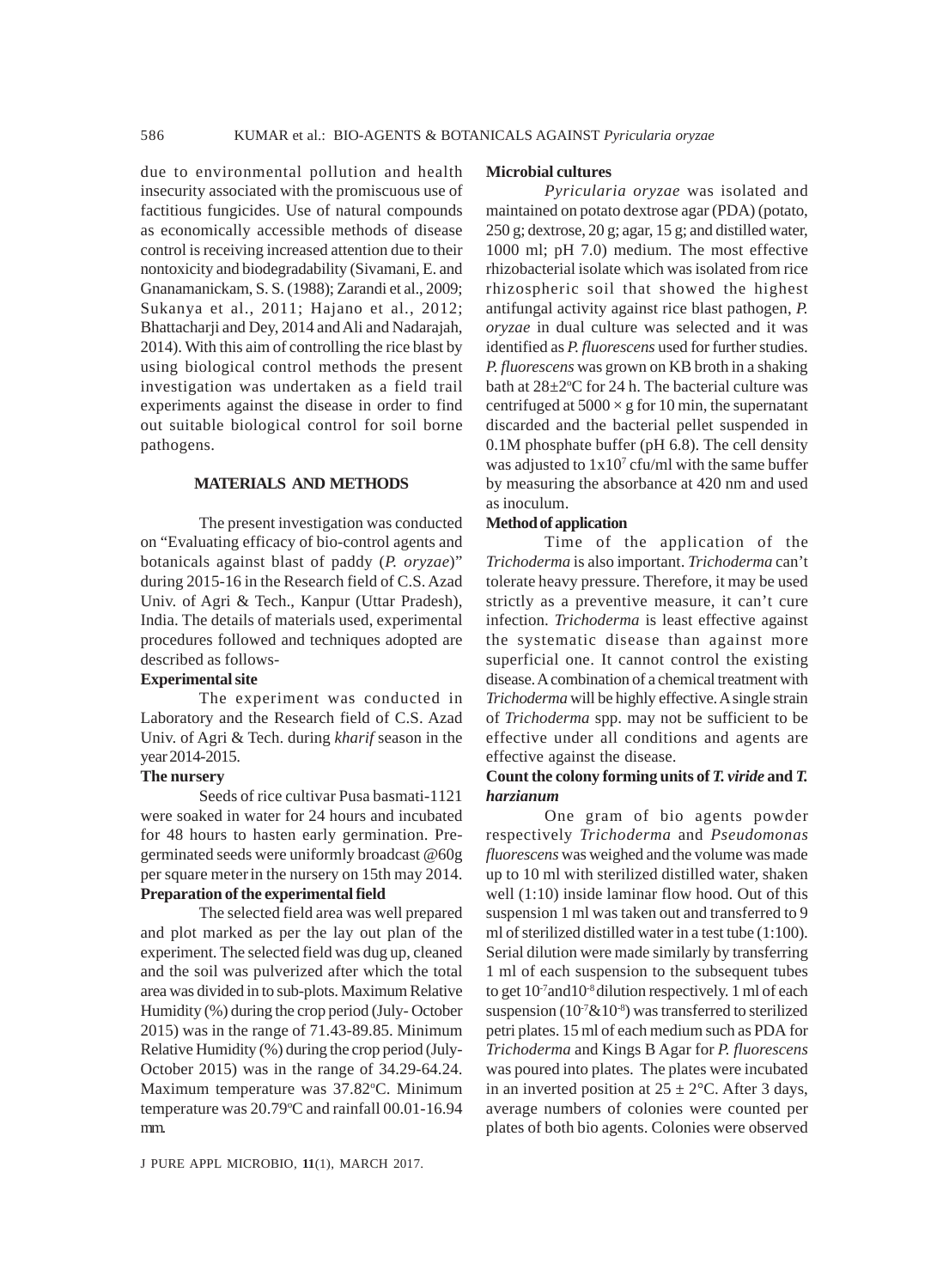per plate and the number of colony forming unit (c.f.u) present in 1 g was calculated by the formula (Aneja, 2004).

$$
c.f.u = \frac{No. of colonies}{Amount plated X dilution factor}
$$

# **Use of Neem Botanical Preparation of neem leaf extracts**

The collected plant leaves were chopped after cleaning in running tap water three times to remove soil materials. The dried leaves of each plant species were made into powder separately using a sterilized mortar and pestle and then sieved with one millimeter sieve. The extracts were filtered through cheese cloth. The powder of neem leaf extracts was packed in water proof plastic bags and labeled appropriately as described by Akinbode & Ikotun and stored at 4ÚC until used. Crude plant extracts were obtained by infusing 50 g of plant material in 100 ml SDW to give 50% w/v in a 500 ml conical flask and the mixture was incubated at 25ÚC - 28ÚC for 20 hours. The infusion was filtered separately through sterile doublelayered cheese cloth into a sterile 400 ml beaker and the resulting stock solution was collected and stored at 25ÚC - 28ÚC until used.

# **Application of spray solution**

Plant extracts and chemicals were sprayed as solution into the experimental plots as per treatments. Spraying was done for 3 times with 10 days interval at 65, 75 and 85 DAT respectively. Adequate precautions were taken to avoid drifting of spray materials from one plot to the neighboring ones.

#### **Assessment of the disease incidence**

Each plot was visited for recording the incidence. The disease incidence was recorded in the three growth stage of the plant namely flowering stage, milking stage and maturity stage. Assessment of the disease severity in the field five plants from each unit plot were randomly selected and tagged for grading the severity of diseases. Disease severity of leaf blast (*Pyricularia oryzae*) of rice was recorded by Singh (2000) used a 0-9 scale as follow:  $0 =$  no lesion observed;  $1 = 1\%$  leaf area covered;  $3 = 10\%$  leaf area covered;  $5 = 25\%$  leaf area covered;  $7 = 50\%$ leaf area covered and  $9 =$  more than 50% leaf area covered. Disease severity of leaf blast (*Pyricularia* *oryzae*) of rice was recorded by Singh (2000) used a 0-9 scale as follow:  $0 =$  no lesion observed;  $1 =$ 1% leaf area covered;  $3 = 10%$  leaf area covered; 5  $= 25\%$  leaf area covered;  $7 = 50\%$  leaf area covered and  $9 =$  more than 50% leaf area covered by using the disease rating scale of 0-9 developed by International Rice Research Institute (IRRI. 1996) and then converting into percent disease by using the formulas.

|                       | Sum of diseases grades X No. of infected tillers/hill          |       |  |  |  |  |
|-----------------------|----------------------------------------------------------------|-------|--|--|--|--|
| Disease severity% $=$ |                                                                | X 100 |  |  |  |  |
|                       | No. of tillers X Maximum disease grades X No. of tillers asses |       |  |  |  |  |

#### **Measurement of Shoot and Root weight**

After the assessment of disease, 60 days after transplanting plants were uprooted carefully from the field. The root region was cut separated from the plants and washed thoroughly to remove adhered soil particles with much care and the fresh shoot weight, dry shoot weight, fresh root weight and dry root weight of the plants of each treatment were measured in gram.

# **Experimental design and statistical analysis**

The experiment was done following Randomized Complete Block Design (RCBD) with three replications. The experimental field was primarily divided into 7 blocks. Each block was further divided into 3 plots. Total number of plots was 21.

#### **Treatments**

- 
- $T_0$  Untreated control<br> $T_1$  *Pseudomonas fluo* T1 *Pseudomonas fluorescens* @ 8g/kg (ST) *&* 0.2% (FS)
- T2 *Trichoderma harzianum* @ 8g/kg (ST) & 10g/l(FS)
- $T_3^2$  *Trichoderma viride* @ 8g/kg (ST) & 10g/l(FS)<br> $T_4$  Neem oil @ 1 ml/kg (ST) & 0.5 ml/l(FS)
- 
- $T_4$  Neem oil @ 1 ml/kg (ST) & 0.5 ml/l(FS)<br>T. Neem oil @ 1 ml/kg (ST) & Neem leaf ex Neem oil @1 ml/kg (ST) & Neem leaf extract @ 20ml/l(FS)
- T<sub>6</sub> Carbandazim 50 WP @ 2g/kg (ST) & 0.2% (FS) (Treated control)

#### **RESULTS AND DISCUSSION**

# **Effects of biotic and botanicals inducers on rice crop**

#### **Number of tillers of paddy at 60 DAT**

Among the bio-agents and botanicals used, the maximum number of tillers were recorded in T<sub>, P.</sub>*fluorescens* (46.43) as compared to treated

J PURE APPL MICROBIO*,* **11**(1), MARCH 2017.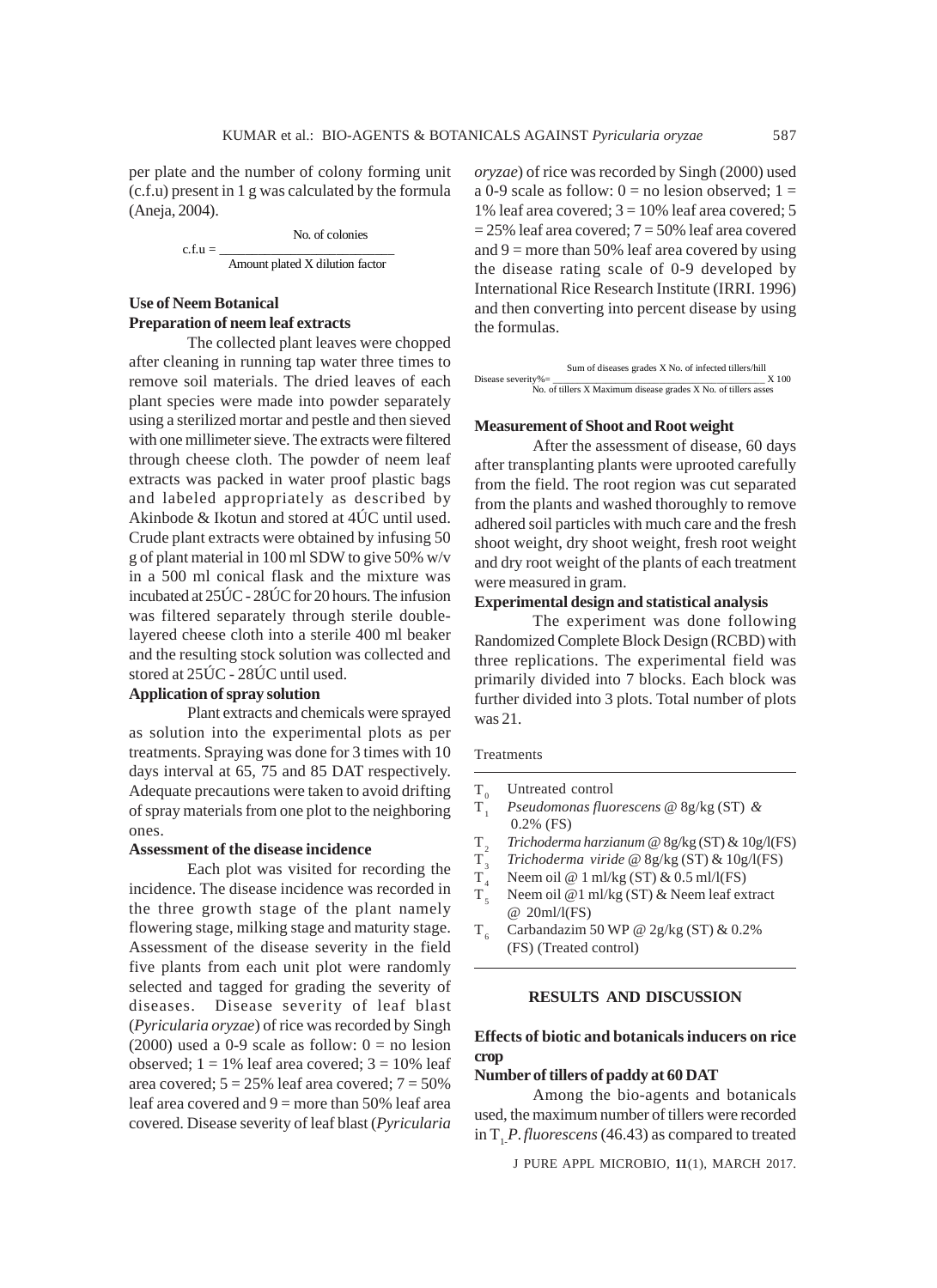and untreated control (38.46 and 25.93, respectively). The second best treatment was  $T<sub>2</sub>$ *T. harzianum* (19.53), which was followed by  $T_3$ -*T. viride* (44.13),  $T_4$  – neem oil (42.66) and  $T_5$  – neem oil + neem leaf extract (40.50) as compared to  $T_0$  untreated control (36.86). Among the treatments most effective was T. Pseudomonas fluorescens (46.43) (Table 1 & Fig 3).

#### **Shoot length (cm) of paddy at 90 DAT**

Among the bio-agents and botanicals used the maximum shoot length (cm) was recorded in T<sub>1</sub>*P. fluorescens* (74.70) as compared to treated and untreated control (66.00 and 62.23, respectively). The second best treatment  $T<sub>2</sub>$  *T*. *harzianum* (62.23), which was followed by  $T_3$ - *T*. *viride* (70.16),  $T_4$ – neem oil (69.56) and  $T_5$ – neem oil + neem leaf extract (67.93) as compared to  $T_0$ control (62.23). Among the treatments most effective was T<sub>1</sub>P. fluorescens (74.70). Similar findings were reported by Meera and Balabaskar (2012); Karpagavalli (2001); and Shyamala and Sivakumaar (2012) under field condition all the treatments tested in this study gave satisfactory result against blast of paddy (*P. oryzae*). Malleswari and Bagyanarayana (2013) and Sivakumar *et al.,* 2012 suggested that growth promotion by bio-agents might be due to direct involvement of some plant hormones such as auxins, cytokinins etc. (Table 1, Fig 3)

### **Fresh shoot weight and dry shoot weight (g) of paddy as affected by different treatments at 60 DAT**

The result presented in table 1.1 and in fig. 4.4 depicted shows that all the treatments were significant and fresh shoot weight (g) and dry weight as compared to control. Among the bioagents and botanicals used the maximum fresh shoot weight (g) and dry shoot weight was recorded





**Fig. 1.** Measurement of plant height in research field **Fig. 2.** Measurement of fresh Shoot and root weight



J PURE APPL MICROBIO*,* **11**(1), MARCH 2017. **Fig. 3.** Shoot length and No. of tillers from different treatments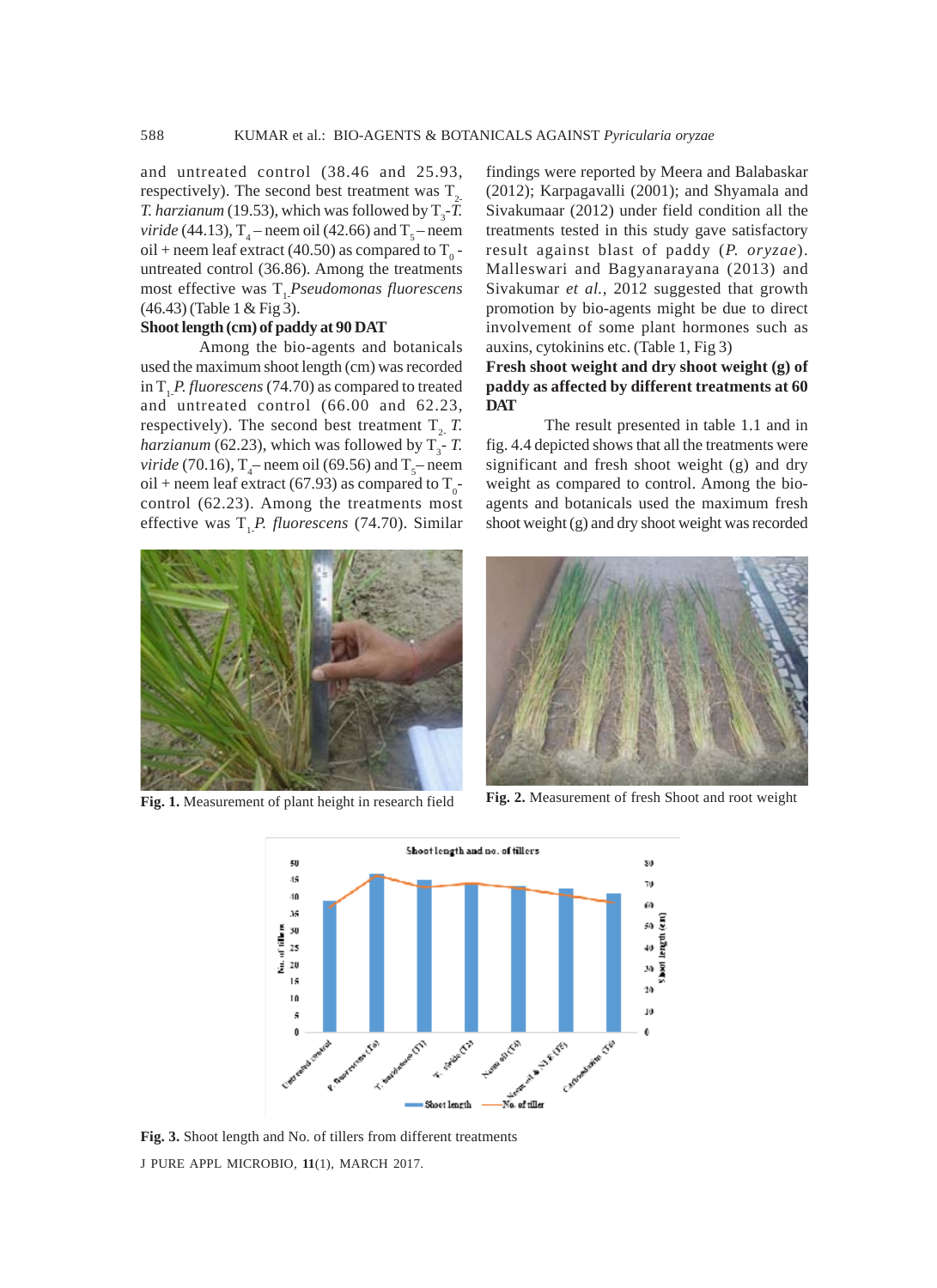in T<sub>1</sub>*P. fluorescens* 126.16 and 30.63 respectively as compared to control (120.40 and 25.66 respectively). The second best treatment was  $T_{2}$ *T. harzianum* (19.53, 29.26), which was followed by  $T_{3}$ -*T. viride* (124.73, 28.50),  $T_{4}$ -neem oil (122.33,

26.90) and  $T_s$ –neem oil+neem leaf extract (123.40, 27.80) as compared to  $T_0$  control (120.40 and 25.66). Maximum fresh shoot weight in *P. fluorescens* may be due to activation of plant growth permoting indole acitic acid (IAA) of an array of host defense



**Fig. 4.** Fresh and dry shoot weight from different treatments and disease severity at 90 DAT



**Fig. 5.** Fresh and dry root weight from different treatments and disease severity at 90 DAT

Table 1. Fresh and dry shoot weight from different treatments and disease severity at 90 DAT

| Treatments   | <b>Shoot</b><br>length | No. of<br>tiller | Fresh shoot Dry shoot<br>wt. $(g)$ | wt. $(g)$ | Fresh root<br>weight $(g)$ | Dry root<br>weight $(g)$ | Disease<br>severity at<br><b>90 DAT</b> | Yield<br>(q/ha) |
|--------------|------------------------|------------------|------------------------------------|-----------|----------------------------|--------------------------|-----------------------------------------|-----------------|
| $T_{0}$      | 62.23                  | 36.86            | 120.4                              | 25.66     | 26.46                      | 5.8                      | 34.15                                   | 35.43           |
| $T_{1}$      | 74.7                   | 46.43            | 126.16                             | 30.63     | 32.2                       | 8.53                     | 21.9                                    | 38.22           |
| $T_{2}$      | 72.23                  | 42.83            | 124.76                             | 29.26     | 30.46                      | 7.63                     | 23.08                                   | 37.72           |
| $T_{3}$      | 70.16                  | 44.13            | 124.43                             | 28.5      | 29.06                      | 7.33                     | 24.53                                   | 37.26           |
| $T_{4}$      | 69.56                  | 42.66            | 122.33                             | 26.96     | 28.6                       | 7.3                      | 24.2                                    | 36.81           |
| $T_{\rm s}$  | 67.93                  | 40.5             | 123.4                              | 27.8      | 28.03                      | 6.7                      | 24.15                                   | 36.15           |
| $T_{6}$      | 66                     | 38.46            | 121.8                              | 26.53     | 27.46                      | 6.5                      | 18.57                                   | 39.9            |
| $S. Ed. (+)$ | 2.43                   | 0.566            | 0.252                              | 2.566     | 2.556                      | 4.126                    | 0.47                                    | 2.566           |
| $CD(P=0.05)$ | 2.976                  | 1.335            | 0.553                              | 1.268     | 1.268                      | 0.523                    | 3.014                                   | 0.636           |

J PURE APPL MICROBIO*,* **11**(1), MARCH 2017.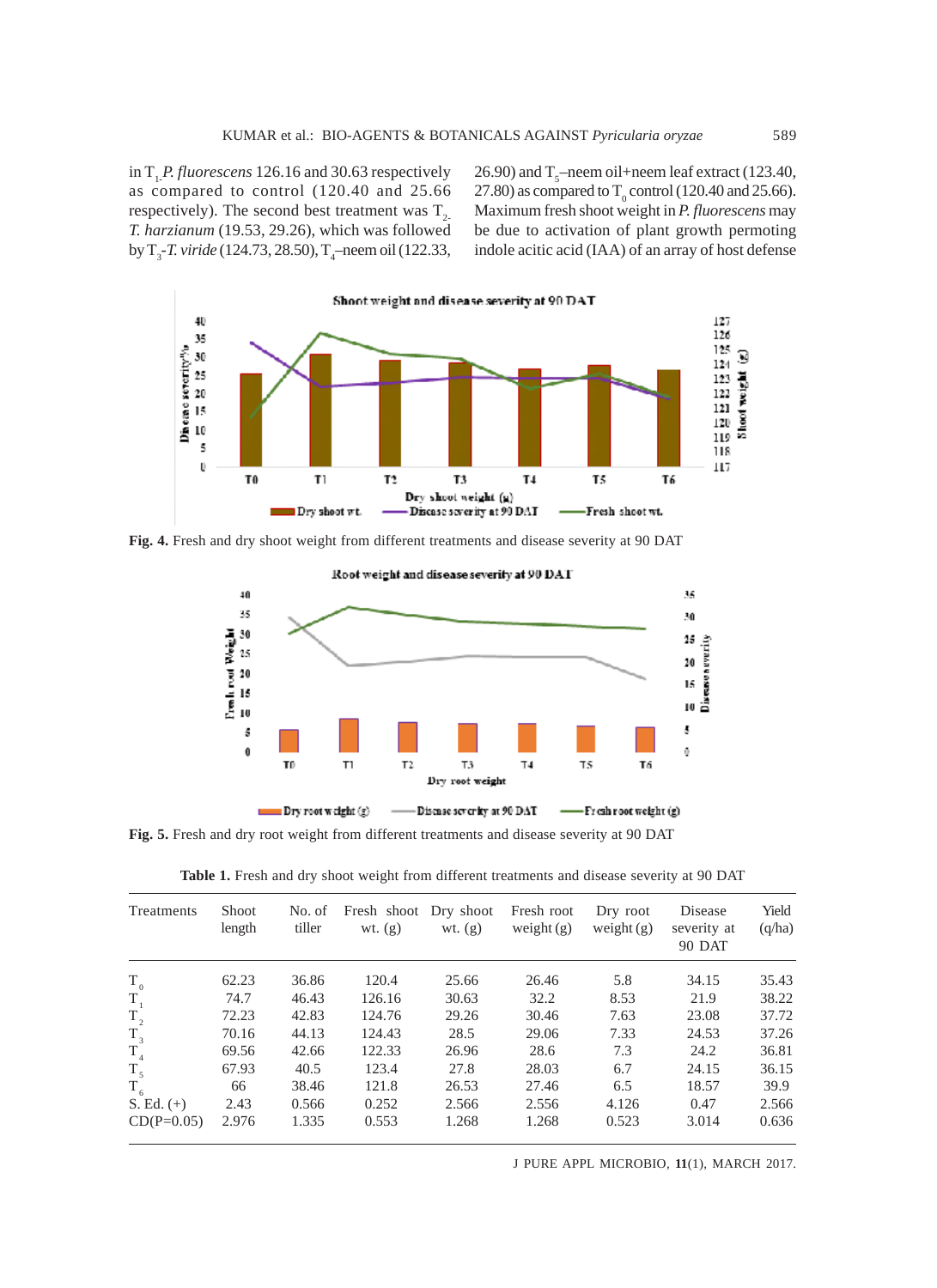

**Fig. 6.** Yield from different treatments and disease severity at 90 DAT

mechanism including induced activity of enzymes accompanied by a significant increase in the growth of *P. fluorescens* has also been reported to enhance the crop growth and yield in rice (Pathak *et al.,* 2004; Arshad and Frankenberger, 1991 and Khalimi *et al.*, 2012) (Table 1 & Fig 2, 4)

## **Fresh root weight and dry root weight (g) of paddy as affected by different treatments at 60 DAT**

Among the bio-agents and botanicals used the maximum fresh root weight (g) was recorded T<sub>1</sub>*P. fluorescens* (32.20, 8.53) as compared to treated control (26.46, and 5.80 respectively). The second best treatment wasT<sub>2</sub> *T. harzianum*  $(19.53, 19.53)$ , which was followed by  $T_3$ - *T. viride* (29.06, 7.33),  $T_4$  – neem oil (28.60, 7.30) and  $T_5$ – neem oil + neem leaf extract (28.03, 6.70) as compared to  $T_0$  - control (26.46, 5.80) (Table 1 & Fig 2, 5).

#### **Disease severity per cent at 90 DAT**

It is clearly shown from the Table No 1 that among the bio-agents and botanicals used the minimum disease severity per cent was in  $T<sub>1</sub>P$ . *fluorescens* (21.99%) as compared to treated and untreated control (18.57% and 34.15 %, respectively). The second best treatment was  $T_{2}$ *T. harzianum* (23.08%), which was followed by  $T_3$ -*T. viride* (24.53%),  $T_4$ –neem oil (26.20%) and  $T_5$ – neem oil + neem leaf extract (24.15%) as compared to  $T_0$ -control (34.15 %) (Table 1 & Fig 6).

**Yield of paddy as influenced by different treatments** Among the bio-agents and botanicals

used yield was recorded in T<sub>1</sub>P. fluorescens (38.22) as compared to treated and untreated control (39.90 and 35.43, respectively). The second best treatment was T<sub>2</sub>*T. harzianum* (19.53), which was followed by  $T_3$ - *T. viride* (37.26),  $T_4$  – neem oil (36.81) and  $T_{5}$ —neem oil+neem leaf extract (36.15) as compared to  $T_0$ -untreated control (35.43). Among the treatments most effective was T1-*P. fluorescens* (38.22). Similar findings were reported by Islam and Faruq, 2012; Razu and Hossain, 2015; Jha and Subramanian, 2013; Sharma, 2013; Ramezanpour, 2010 and Khorshidi *et al.,* 2011 and they evaluated the efficacy of biocontrol agents used against blast of paddy incidence and promoting plant growth of paddy in field conditions.

#### **CONCLUSIONS**

Growers, in general still rely on the use of factitious fungicides for the management of plant diseases. However, the misuse of these chemicals may cause serious environmental and health problems. Microbial antagonists can be used as bio-pesticides to provide effective and safe means to manage plant diseases. Several microorganisms have been caught and proven having antagonistic properties against plant pathogenic fungi and other plant pathogens. Our findings showed that *Pseudomonas fluorescens, Trichoderma viride and T. harzianum* suppressed the growth of *P. oryzae* and proved its potential as bio-control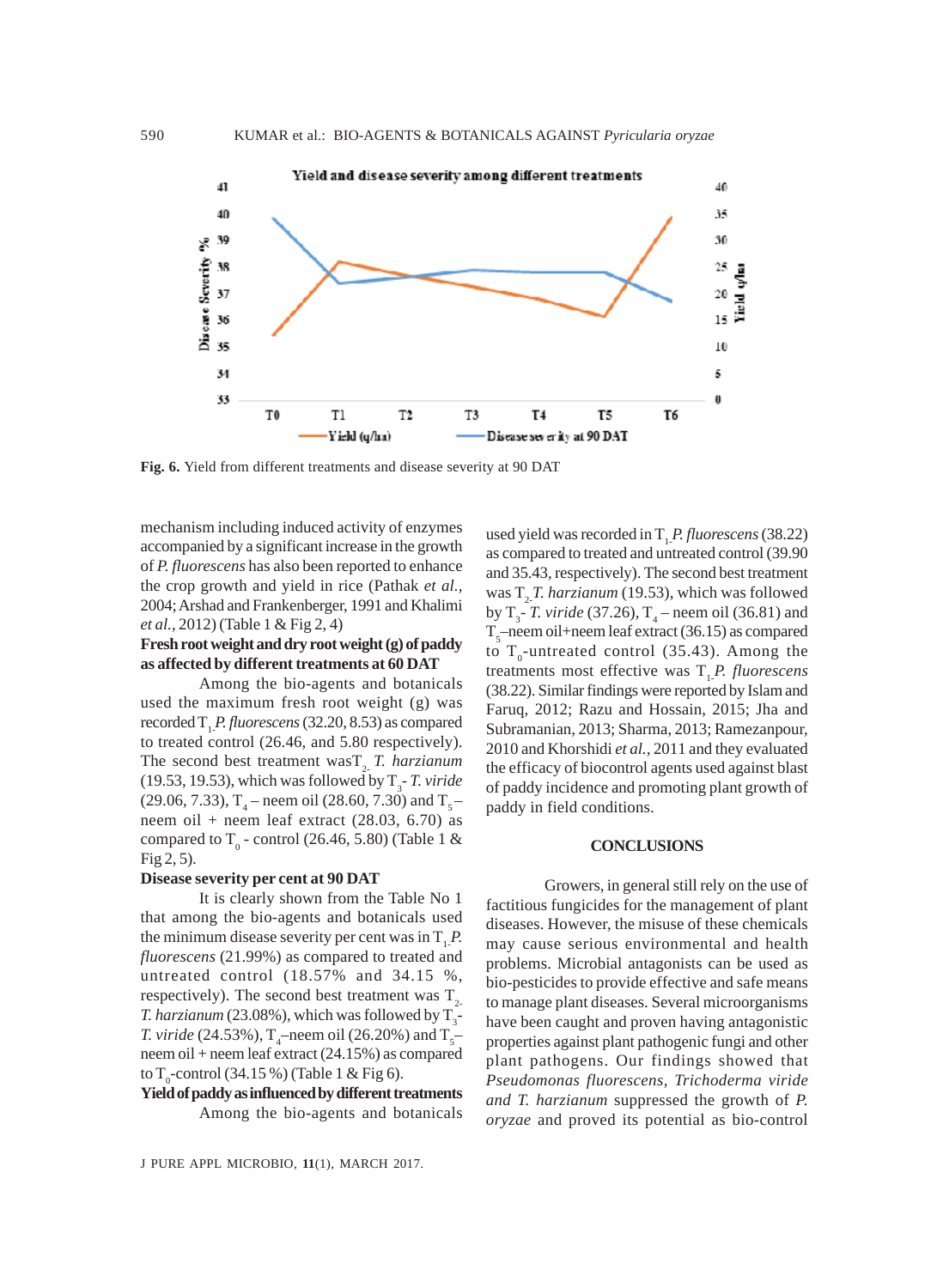agents. More studies are therefore needed to confirm the current findings and to determine the most effective formulation against *P. oryzae.*

#### **REFERENCES**

- 1. Akinbode, O. A. and Ikotun, T. Evaluation of some bio-agents and botanicals *in Vitro* in control of *Colletotrichum destructivum*. *African J. of Biotec.*, 2008; **7**(7): 868-872.
- 2. Ali, H. and Nadarajah, K. Evaluating the efficacy of *Trichoderma* spp and *Bacillus substilis* as biocontrol agents against *Magnaporthe grisea* in rice. *Australian J. Crop. Sci.,* 2014; **8**(9): 1324- 1335.
- 3. Aneja, K. R. Experiment in Microbiology, Plant Pathology and Biotechnology*.* New Age International (P) Limited, Publishers. New Delhi. 2004; pp 147-156.
- 4. Arshad, M. and Frankenberger, W. T. Microbial production of plant hormones. In: The Rhizosphere and plant growth. (Eds., Keister, D.L. and Cregan, P.B.), Kluwer Academic Publisher, Dordrecht. The Netherlands, 1991; pp. 327-334.
- 5. Bhattacharji, R. and Dey, U. An overview of fungal and bacterial biopesticides to control plant pathogens/diseases. *African J. Micro. Res.,* 2014; **8**(17): 1749-1762. (th, tv, pf,)
- 6. Gupta, V.K. and Kapoor, A.S. Fungal diseases of rice. Diseases of field crops. Edi. Indus Publishing Company, New Delhi. 2002; pp 79- 85.
- 7. Hajano, A.J., Lodhi, M., Mumtaz, A., Pathan, M., Ali, K. and Shah, G.S. In vitro evaluation of fungicides, plant extracts and bio-control agents against rice blast pathogen *Magnaporthe oryzae* Couch. *Pak. J. Bot.,* 2012; **44**(5): 1775-1778.
- 8. IRRI. Standard evaluation system for rice. 4th ed. IRRI, Manila, Phillipine. 1996; 52 p.
- 9. Islam, M. T. and Faruq, A. N. Effect of some medicinal plant extracts on damping-off disease of winter vegetable. *World Appl. Sci. J.,* 2012; **17**(11): 1498-1503.
- 10. Jha, Y. and Subramanian, R. B. (2013). Root associated bacteria from the rice antagonizes the growth of *Magnaporthe grisea*. *J. Pl. Pathol. Microb.,* 4(2): 164.
- 11. Kankanala, P., Czymmek, K., Valent, B. Roles for rice membrane dynamics and plasmodesmata during biotrophic invasion by the blast fungus*. Plant Cell,* 2007; **19***:* 706*–*724*.*
- 12. Karpagavalli, S.; Marimuthu, T.; Jayaraj, J. and Ramabadran, R. An integrated approach to control rice blast through nutrients and

biocontrol agent. *Research on Crops.* 2001; **2**(2):197-202.

- 13. Khalimi, K.; Suprapta, D. N. and Nitta, Y. Effect of *Pantoea agglomerans* on growth promotion and yield of rice. *Agric. Sci. Res. J.*, 2012; **2**(5): 240-249.
- 14. Khorshidi, Y. R.; Ardakani, M. R.; Ramezanpour, M.R.; Khavazi, K. and Zargari, K. Response of yield and yield components of rice (*Oryza sativa* L.) to *Pseudomonas flouresence* and *Azospirillum lipoferum* under different nitrogen levels. *American-Eurasian J. Agric. & Environ. Sci.,* 2011; **10**(3): 387-395.
- 15. Malleswari, D. and Bagyanarayana, G. *In vitro* screening of rhizobacteria isolated from the rhizosphere of medicinal and aromatic plants for multiple plant growth promoting activities. *J. Microbiol. Biotech. Res.*, 2013; **3**(1):84-91.
- 16. Meera, T. and Balabaskar, P. Isolation and characterization of *Pseudomonas fluorescens* from rice field. *Intern. J. Food, Agri. and Veterinary Sci.* 2012; **2**(1):113-120.
- 17. Mehrotra, R. S. Plant Pathology. Tata MC Grow Hill Pub. Co. Ltd., New Delhi. 2003; 591 p.
- 18. Munch, S., Lingner, U., Floss, D.S., Liudwig, N., Sauer, N., Deising H.B. The hemibiotrophic lifestyle of *Colletotrichum* sp*. J. Plant Physiol* 2008; **165***:* 41*–*51*.*
- 19. Ou, S. H. Rice Diseases. Commonwealth Mycological Institute, Kew, Survey, England., 1985; 380 p.
- 20. Padamnabhan, S.Y. Estimating losses from rice blast in India. The rice blast disease. The Johns Hopkins press, Baltimore, Maryland. 1965; pp 203-221.
- 21. Pathak, A.; Sharma, A.; Johri, B. N. and Sharma, A. K. *Pseudomonas* strain GRP3 induces systemic resistance to sheath blight in rice. *Intern. Rice Res.,* 2004; **29**(1): 35-36.
- 22. Perfect, S.E. and Green, J.R. Infection structures of biotrophic and hemibiotrophic fungal plant pathogens*. Mol. Plant Pathol.,* 2001; **2***:* 101*–* 108*.*
- 23. Ramezanpour, M. R. Genetic diversity and efficiency of Indole acetic acid production by the isolates of *Pseudomonads fluorescent* from rhizosphere of rice (*Oryza sativa* L.). *American-Eurasian J. Agric. & Environ. Sci.,* 2010; **7**(1): 103-109.
- 24. Razu, M. A. U. and Hossain, I. Eco-friendly management of rice diseases. *Int. J. Appl. Sci. Biotechnol*., 2015; **3**(1): 80-88.
- 25. Sharma, G. D. Characterization of plant growth promoting traits of diazotrophic bacteria and their inoculating effects on growth and yield of rice crop. *Global research analysis*, 2013; **2**(4):

J PURE APPL MICROBIO*,* **11**(1), MARCH 2017.